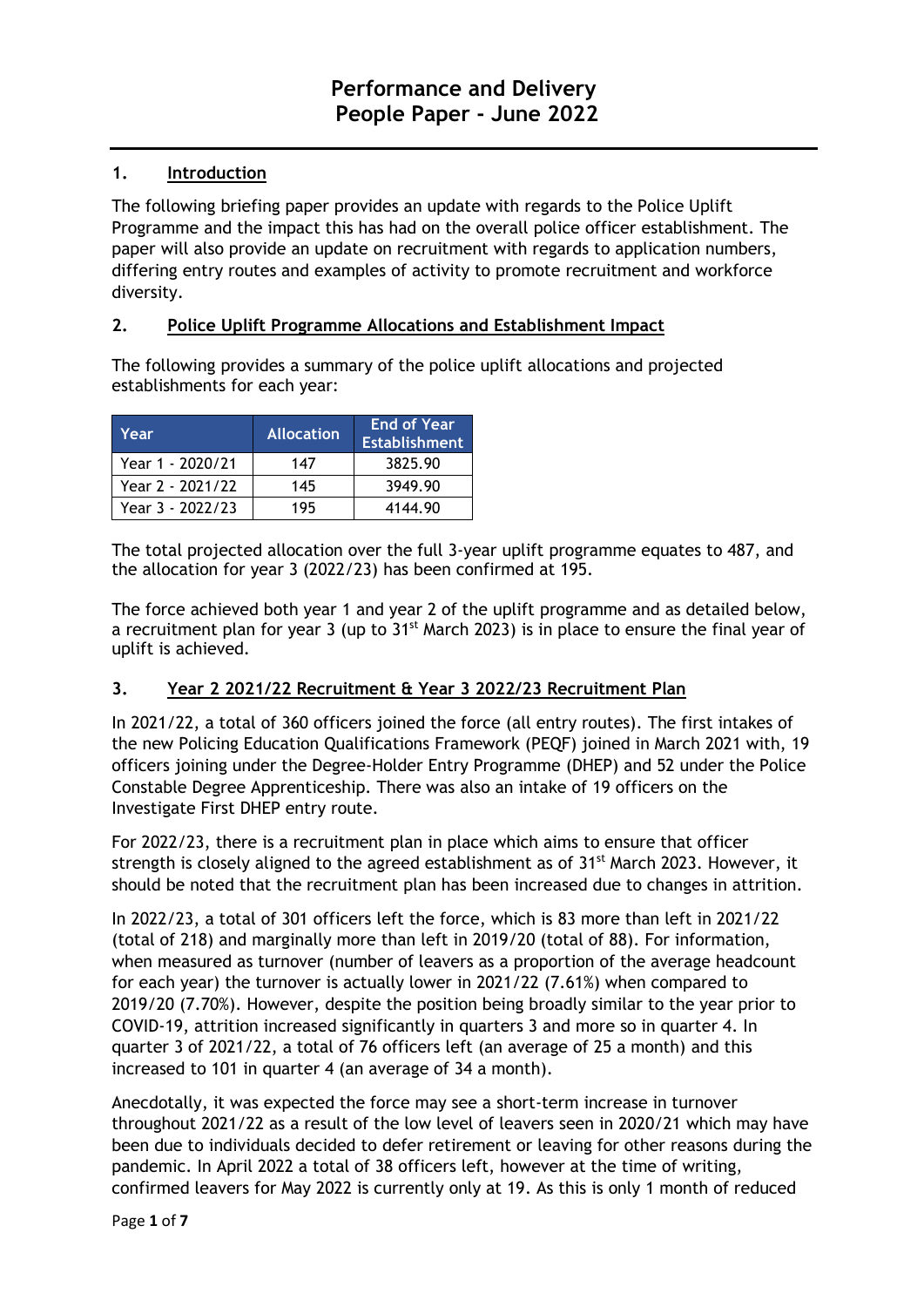turnover, it is unclear at this stage if this will continue to stabilise. The recruitment plan has been adjusted to account for higher attrition to ensure the uplifted establishment is met but if attrition was to reduce the recruitment plan will be scaled back accordingly.

For information, in April 2022 a total of 4 officers have joined the force and the next intake of up to 90 officers is due to start in May 2022.

#### **4. Diversity Application Data and Force Representation**

#### Applications

The table below shows the total number of new police constable applications received broken down by standard entry and the bespoke detective Investigate First Programme for 2019/20, 2020/21 and 2021/22. This is also broken down by ethnicity and gender:

#### **New Police Constable Applications**

*Data split by Standard Entry New Recruits & Investigate First New Recruits*

|                                  | 2019/2020 | 2020/2021 | 2021/2022 |
|----------------------------------|-----------|-----------|-----------|
| <b>New Recruits (not inc IF)</b> | 2499      | 3033      | 1692      |
| Female %                         | 29.29%    | 28.52%    | 32.45%    |
| <b>Ethnic Minority %</b>         | 8.40%     | 8.61%     | 7.92%     |
| <b>Investigate First</b>         | 344       | 270       | 463       |
| Female %                         | 61.05%    | 59.63%    | 55.94%    |
| <b>Ethnic Minority %</b>         | 11.63%    | 10.74%    | 10.15%    |
| <b>Total</b>                     | 2843      | 3303      | 2155      |
| <b>Total Female %</b>            | 33.13%    | 31.06%    | 37.49%    |
| <b>Total Ethnic Minority %</b>   | 8.79%     | 8.78%     | 8.40%     |

The figures show that in 2021/22 a total of 2155 applications were received. Whilst this is lower than both 2020/21 and 2019/20, the proportion of applications from ethnic minority and in particular female candidates remains strong.

Of the 2155 total applications, 181 applications were from ethnic minority candidates which equates to 8.40% of all applications. Whilst this is marginally lower than both 2020/21 and 2019/20 it is higher than both the current ethnic minority officer position  $(3.82\%$  as at 30<sup>th</sup> April 2022) and the economically active population  $(6.73\%).$ 

With regards to females, of the 2155 application, a total of 808 were from females which is 37.49% and higher than both 2020/21 (31.06%) and 2019/20 (33.13%).

The Investigate First Programme continues to attract a high proportion of ethnic minority and female applications. Of the 463 Investigate First applications in 2021/22, 55.94% were from female candidates and 10.15% were from ethnic minority candidates.

In respect of the current recruitment pipeline as of the  $2^{nd}$  May 2022 there are 710 applications in process, which is a good volume to help achieve the uplift and required establishment. Of the 710 candidates, 286 (40.28%) are female and 42 (5.92%) are ethnic minority. There has been a positive increase in applications in the last 2 weeks, in the week commencing 18<sup>th</sup> April 2022, there were 6 (15.00%) ethnic minority applications followed by 5 (19.23%) for the week commencing  $25<sup>th</sup>$  April 2022. The latest week commencing was the highest proportion of ethnic minority applications in a single week since the  $22^{nd}$  November 2021 (20.97%). It should be noted, that whilst the last 2 weeks data is promising, not all individuals will be successful and will fall out of process at various stages, however, there continues to be no adverse impact on ethnic minority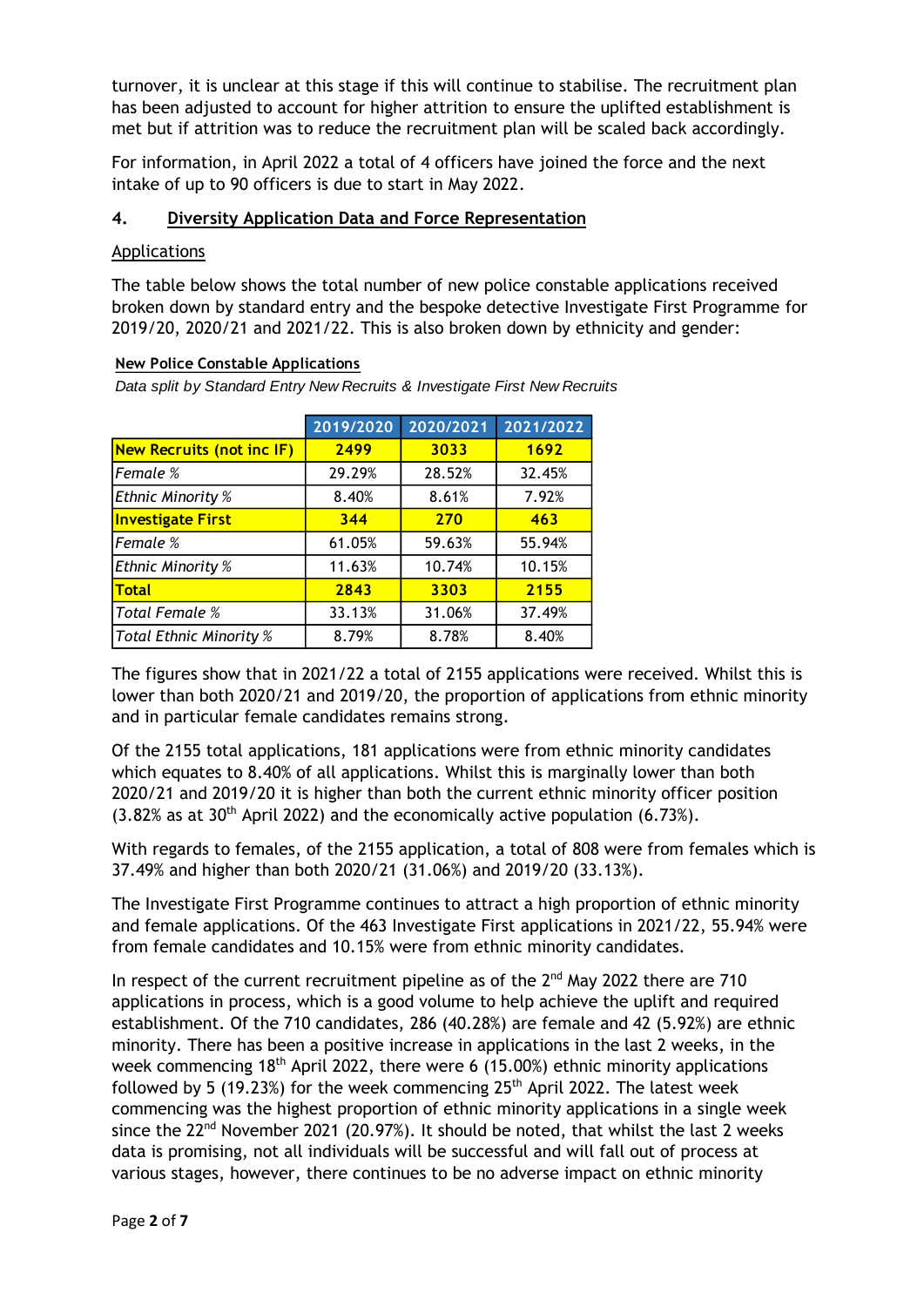candidates. This will continue to be monitored at the Strategic Application Assurance Group.

To help enhance the current position, Kent Police's recruitment marketing approach has a diversity and inclusivity focus in terms of delivery and content. Current advertising assets have been used countywide but have been particularly targeted in areas such as Medway and the county's border with the capital. Dedicated advertising includes Kent Online / KMFM as well as bus adverts on 40 vehicles in South East London. This approach has been based on application data as well as demographic insights.

Assets used include a broad image and video library featuring diverse uniformed and plainclothed officers in a number of backdrops in addition to organic and paid-for advertising on the force's social media channels. In the coming weeks, marketing efforts will add an additional element around attracting transferees from other forces.

Section 5 provides further information regarding Local and National Work to Promote recruitment.

### Force Representation Data: Ethnicity & Gender

As at 30<sup>th</sup> April 2022, there were 151 (3.82%) ethnic minority officers in force. This is a minor reduction when compared to the last update as at  $31<sup>st</sup>$  January 2022 (152 / 3.87%). With regards to female officers, the headcount is currently 1332 which equates to 33.74% and represents the highest ever number and proportion of female officers in force. This has increased when compared to the last update as at  $31<sup>st</sup>$  January 2022 (1318 / 33.52%).

With regards to recruitment for 2021/22, of the total 360 recruits (all entry routes), 19 were ethnic minority (5.28%) and 145 were female (40.28%). Note, the proportion of female recruits is marginally lower than 2021 (43.97%), however it is the second consecutive financial year of over 40% female recruits and is higher than all financial years from 2009/10 to 2019/20. As seen in 2020/21, the proportion of female officers joining via the Investigate First Programme in 2021/22 remained positive, with 67 out of 113 (59.29%).

It is recognised that there has been a lower proportion of ethnic minority joiners in 2021/22 when compared to the previous year. As previously reported, this in part due to a lower proportion of ethnic minority joiners in the August and October 2022 intakes. It should be noted however the position improved throughout quarter 4 with a total 5 ethnic minority officers joining in January 2022 (6.85%) and 2 joining in February 2022 (6.67%), both of which were broadly in line with the economically active population. A total of 4 ethnic minority officers joined in March 2022 (4.00%).

### **5. Local & National Work to Promote Recruitment (including diversity)**

As previously reported, it is necessary to continue to increase the proportion of applications from the widest range of communities and a new Task Force led by the Positive Action Team went live in November 2021.

The Outreach Task Force (OTF) continues to deliver Positive Action based careers outreach and activities. Between  $8<sup>th</sup>$  November 21 and 10<sup>th</sup> April 2022 the OTF has delivered a total of 110 careers outreach events (79 physical and 31 virtual). This has led to engagement with 2499 individuals, of which 862 were ethnic minorities (34.49) and 1455 were females (58.22%). The team have also delivered 5 Positive Action Investigate First pre application workshops. Our police officer and police staff Recruitment Ambassadors continue to support outreach, the cadre currently stands at 113 (28 staff and 85 officers).

**Higher education:** 62% of all police officer applications to Kent Police are from 18 to 24 year olds. As a result, the OTF therefore continue to prioritise outreach activities in higher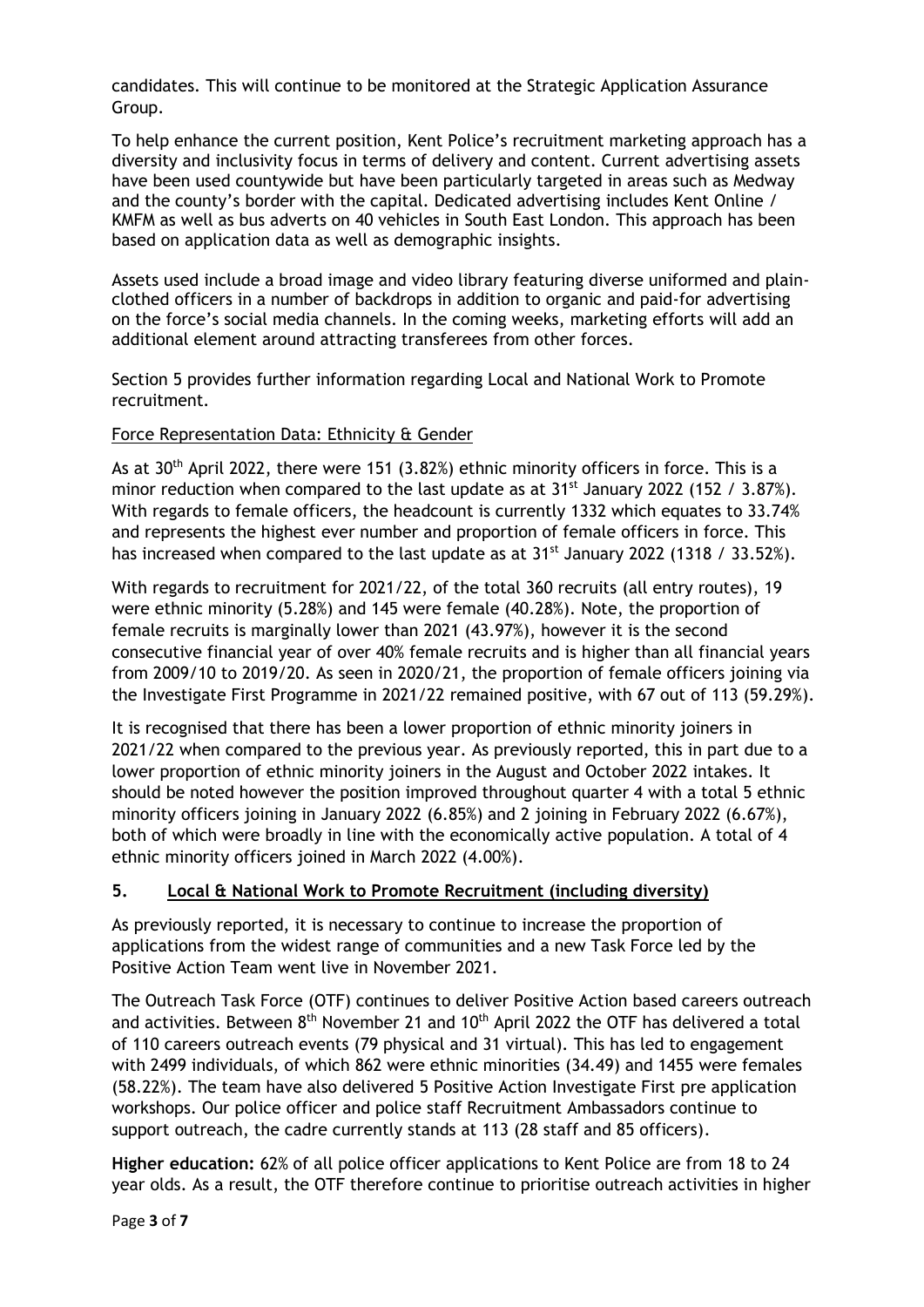diverse student populations across Kent and the South East. Activities include virtual and physical careers outreach and are delivered by the OTF with support from school's officers. As at 14th April 2022, 72 higher education venues have been invited to take part. So far 29 events have been delivered, and a further 13 events booked (including 5 in SE London).

**Investigate First:** Applications for the initial Investigate First PCDA cohort closed on 4th April 2022. The OTF contacted 108 ethnic minority and female potential applicants from the register of interest to attract applications and invite them to a bespoke Positive Action pre application event. Overall, the total number of candidates that applied was 33, which included 25 females (76%) and 3 ethnic minority candidates (9%). Out of the 33 candidates that applied the OTF had contact with 11 of the candidates (33%). Note, any individual that does not clear in time will be moved to the next available intake.

**Positive Action Support Programme:** A new bespoke Positive Action engagement programme for ethnic minorities launched on 18th April 2022. The new programme developed aims to attract and encourage applications from ethnic minorities. The programme is in addition to existing Positive Action activities. It includes a 30-minute pre application 1-2-1 engagement session, access to bespoke skills workshops, access to a dedicated landing page with guidance/helpful content, and regular engagement.

**Military Recognition:** The Defence Employer Recognition Scheme (ERS) Gold status application was submitted on 14<sup>th</sup> March 2022. The Regional Employer Engagement Director had advised throughout the process, and they have confirmed it is a strongly evidenced application. The application result will be announced in the summer. The working group will continue to meet bi-monthly to identify attraction events and the collaborative work will continue to identify force activity and opportunities to support the military community.

**Support & Progression Activities:** Since the last reporting period a new Sergeant Lead for Positive Action Retention & Progression has been appointed and transferred to Kent Police on 31st March 2022, from the Metropolitan Police. The team has delivered a Positive Action Fast Track inspire event to encourage participation in Fast Track, 1 Constable to Sergeant Positive Action Progression event for Ethnic Minority Officers, and 1 for females. There have been 2 Positive Action engagement and CPD events for PDU officers to help them better support student officers, and probationers through identifying and removing barriers (retention).

The Positive Action Team has also been working closely with the College of Policing on their peer review into the force's promotion and progression processes, and whether these impact on underrepresented groups (specifically Black people within their workforce). This links into the impending launch of the National Plan of Action on Inclusion and Race. This has so far included 2 days of key stakeholder engagement, and 3 focus groups with black officers and staff.

### **6. Attendance and Wellbeing**

# 2021/22 Financial Year and 2022/23 Financial Year to Date (April 2022)

The following tables provide the overall average days lost per person for officers, staff and PCSOs for the full financial years for each financial year from 2016/17 to 2021/22 and then for the month of April for each financial year from 2016/17 to 2022/23: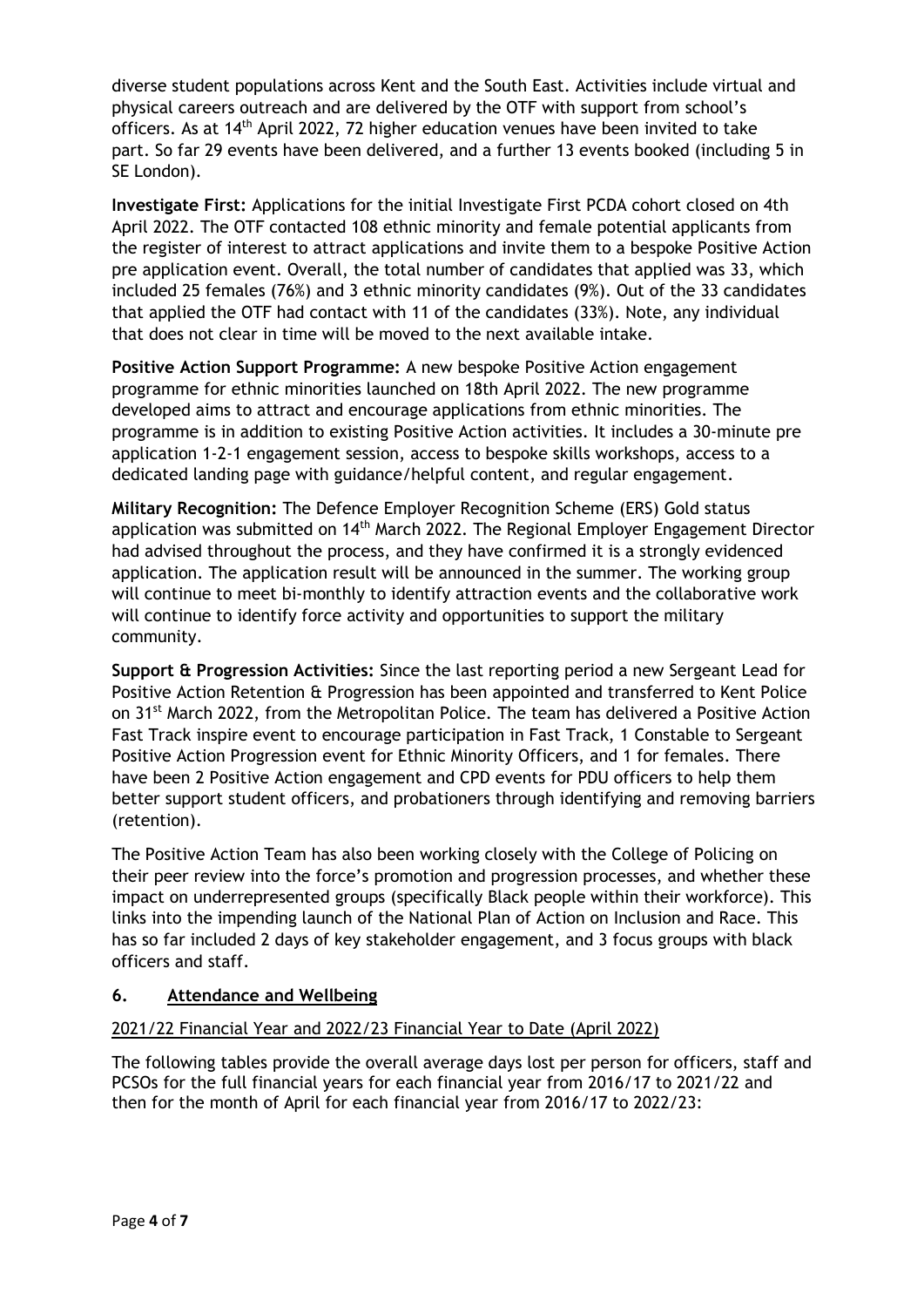| <b>Financial Year</b>          | <b>Police</b> | Staff (exc<br>PCSO) | <b>PCSO</b> |
|--------------------------------|---------------|---------------------|-------------|
| 2019/20                        | 8.56          | 8.54                | 8.59        |
| 2020/21                        | 6.55          | 5.60                | 5.09        |
| 2021/22                        | 8.39          | 9.22                | 9.06        |
| 21/22 Variance to 20/21        | 1.84          | 3.62                | 3.97        |
| <b>21/22 Variance to 19/20</b> | $-0.17$       | 0.68                | 0.47        |

### 2021/22 Financial Year

Absence in the financial year 2021/22 increased across all staff groups compared to 2020/21. However, this is against the backdrop of incredibly low absence levels during 2020/21 and during the COVID-19 pandemic. When compared to the financial year 2019/20 absence is lower for officers and marginally higher for staff and PCSOs.

The predominant reason for staff absence increasing for 2021/22 when compared to 2019/20 is due to an increase in respiratory related absence. The average days lost per person for respiratory related absence has increased by 0.82 between 2019/20 (1.15) and 2021/22 (1.97). This equates to an increase of 15,429 payroll hours and, not unexpectedly, 59.63% of respiratory absence in 2021/22 was due to COVID-19 related absences. For information psychological related absence has also increased slightly for staff, an increase of 0.20 average days lost per person between 2019/20 and 2021/22. Of the other 10 general absence reasons 5 have reduced in terms of average days lost per person and although the others have increased they are marginal (with the exception of respiratory related and psychological related absence as detailed above).

The reason for the PCSO absence increasing for 2021/22 when compared to 2019/20 is also due to an increase in respiratory absence, increasing by 2558 payroll hours lost. As with staff, the largest proportion of sickness in this absence reason (49.34%) was due to COVID related absences. There has also been an increase of 1493 payroll hours lost for miscellaneous related absence in 2021/22 when compared to the same period in 2019/20, predominantly due to an increase in absence due to cancer (from 0 hours in 2019/20 to 1929 hours in 2021/22) and hospital treatment, which has increased from 54 hours to 449 hours for the same period. Although the number of payroll hours lost to psychological hours has reduced for PCSOs it still accounts for the highest proportion of payroll hours lost in 2021/22 (28.03%).

### 2022/23

The table over page shows the breakdown for the month of April for each year from 2016 to 2022. There is also a graph which shows the month-on-month absence since April 2021 through to April 2022. Note, the first table is in average days lost per person which is the measure routinely reported for year-to-date absence but the month-by-month breakdown is in hours lost per person.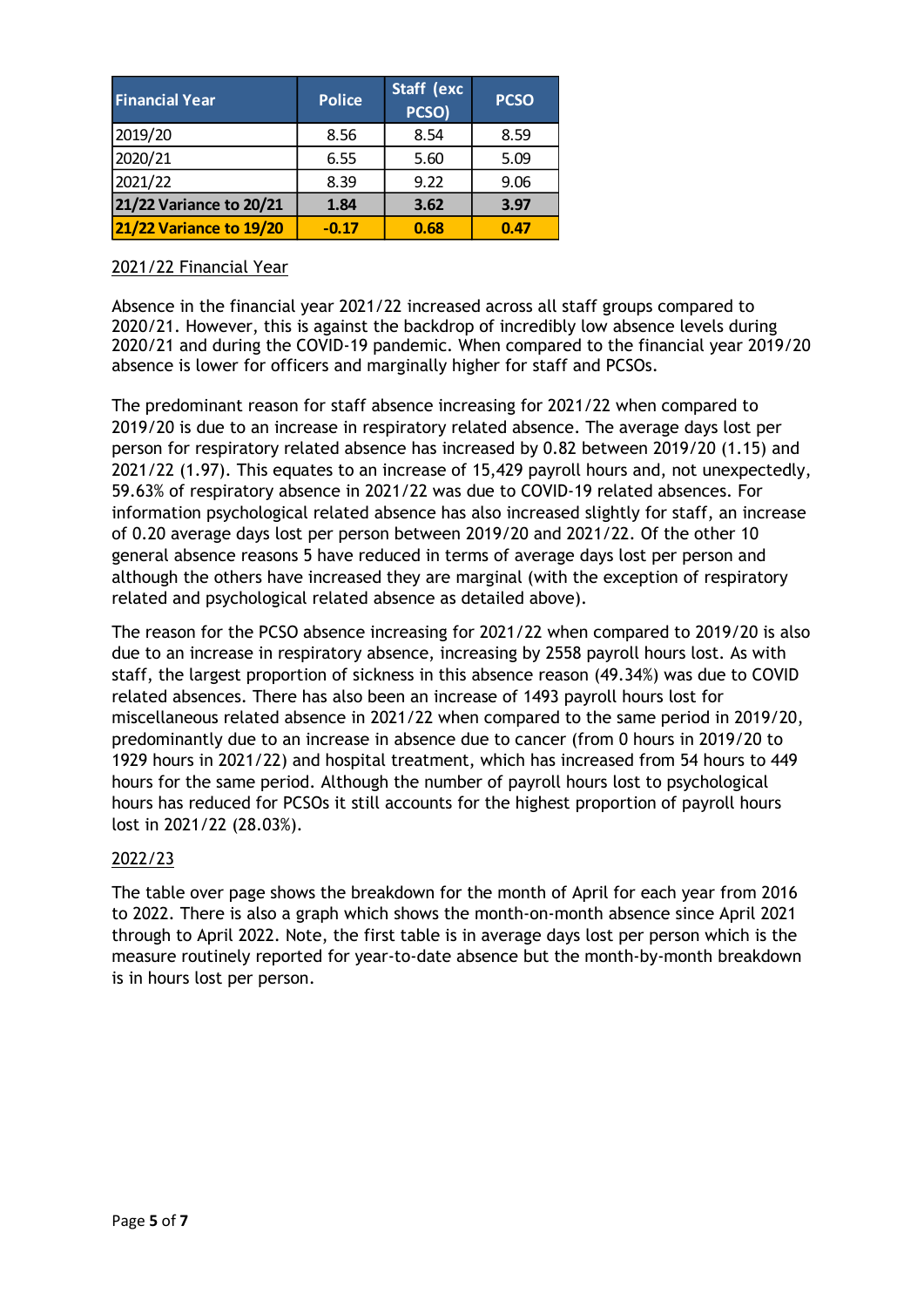| <b>Financial Year</b>          | <b>Police</b> | Staff (exc<br>PCSO) | <b>PCSO</b> |
|--------------------------------|---------------|---------------------|-------------|
| 2016/17                        | 0.84          | 0.58                | 0.51        |
| 2017/18                        | 0.67          | 0.60                | 0.56        |
| 2018/19                        | 0.59          | 0.51                | 0.36        |
| 2019/20                        | 0.71          | 0.61                | 0.90        |
| 2020/21                        | 0.55          | 0.41                | 0.39        |
| 2021/22                        | 0.50          | 0.45                | 0.35        |
| 2022/23                        | 0.61          | 0.79                | 0.86        |
| <b>22/23 Variance to 21/22</b> | 0.11          | 0.34                | 0.51        |



The table demonstrates that when analysing the month of April 2022 absence has increased when compared to April in previous years. However, as the graph demonstrates absence actually reduced across all employee groups in the month of April 2022 when compared to the previous month (March 2022). In addition, for officers, the average hours lost per person of 4.85 in April 2022 is the lowest level of absence since June 2021 (4.54).

Psychological absence continues to account for the highest proportion of absence and in support of our staff wellbeing activities continue to be undertaken including:

- In response to the increasing prices and cost of living pressures individuals and families are currently facing, a year-long programme of sessions, guest speakers and enhanced levels of information have been implemented. This includes the launch of the new Financial Wellbeing Hub, with the first virtual wellbeing session on this topic taking place in early April 2022. The Financial Wellbeing Hub is located within the new Healthy You - the home of Health and Wellbeing website within SharePoint. In addition to the live sessions, all the sessions on financial wellbeing will be recorded and available for individuals to watch / listen to privately if they prefer.
- The Occupational Health management referrals to appointment waiting times have experienced longer than anticipated turnaround times in recent weeks. This has occurred due to some long-term absences within the small team and there are now a number of outstanding appointments required to be undertaken. An external provider has been sourced and once vetting is completed, the external OH service will be utilised to ensure appropriate performance in this area is resumed. It is anticipated, once the outsourced appointments commence, resolution of all awaited appointments should be completed within two weeks.